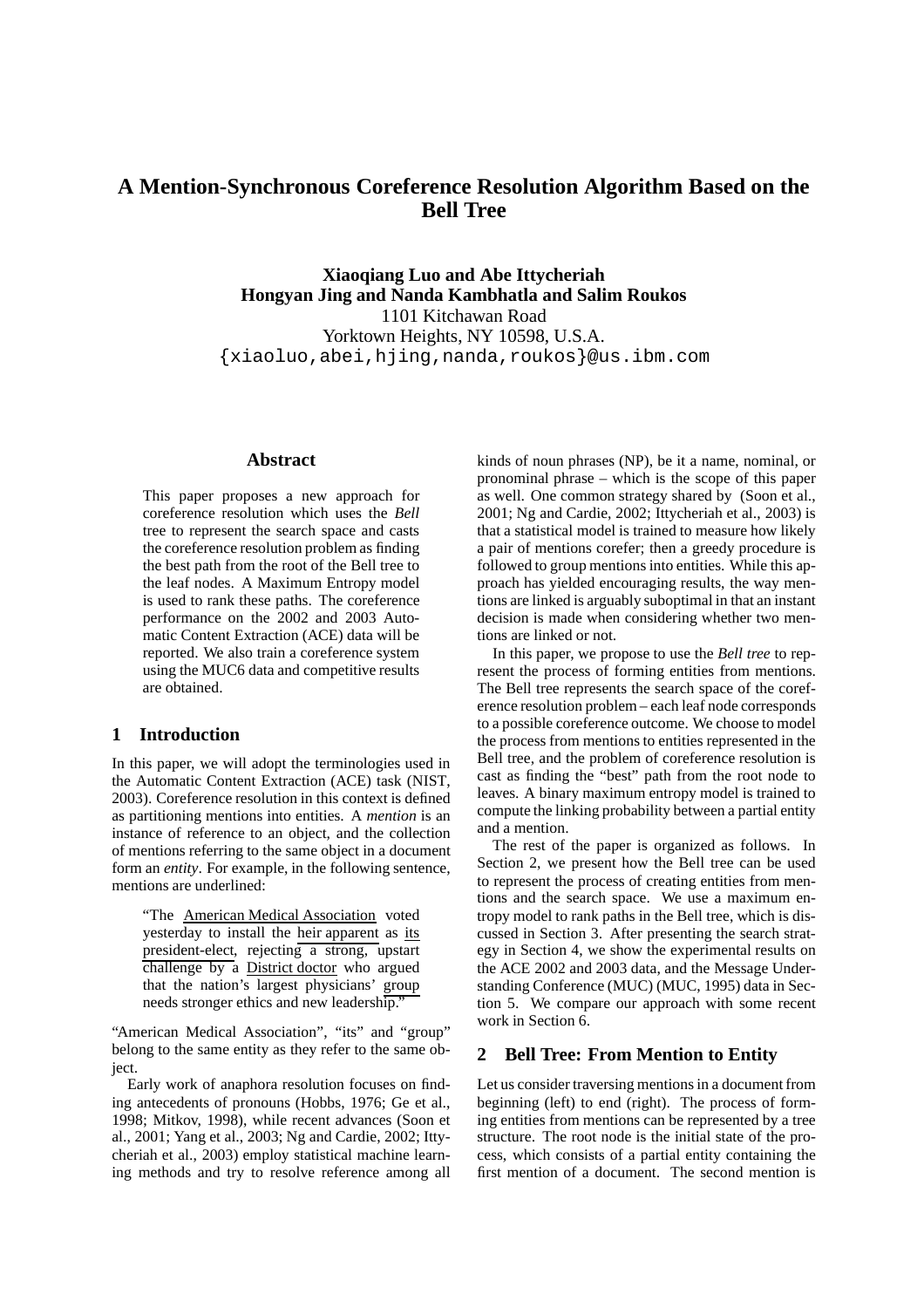

Figure 1: Bell tree representation for three mentions: numbers in [] denote a partial entity. In-focus entities are marked on the solid arrows, and active mentions are marked by \*. Solid arrows signify that a mention is linked with an in-focus partial entity while dashed arrows indicate starting of a new entity.

added in the next step by either *linking* to the existing entity, or *starting* a new entity. A second layer of nodes are created to represent the two possible outcomes. Subsequent mentions are added to the tree in the same manner. The process is *mention-synchronous* in that each layer of tree nodes are created by adding one mention at a time. Since the number of tree leaves is the number of possible coreference outcomes and it equals the Bell Number (Bell, 1934), the tree is called the *Bell* tree. The Bell Number  $B(n)$  is the number of ways of partitioning  $n$  distinguishable objects (i.e., mentions) into non-empty disjoint subsets (i.e., entities). The Bell Number has a "closed" formula<br>  $B(n) = \frac{1}{e} \sum_{k=0}^{\infty} \frac{k^n}{k!}$  and it increases rapidly as *n* increases:  $B(20) \approx 5.2 \times 10^{13}$ ! Clearly, an efficient search strategy is necessary, and it will be addressed in Section 4.

Figure 1 illustrates how the Bell tree is created for a document with three mentions. The initial node consists of the first partial entity [1] (i.e., node (a) in Figure 1). Next, mention 2 becomes *active* (marked by "\*" in node (a)) and can either *link* with the partial entity [1] and result in a new node (b1), or *start* a new entity and create another node (b2). The partial entity which the active mention considers linking with is said to be *in-focus*. In-focus entities are highlighted on the solid arrows in Figure 1. Similarly, mention 3 will be active in the next stage and can take five possible actions, which create five possible coreference results shown in node (c1) through (c5).

Under the derivation illustrated in Figure 1, each leaf node in the Bell tree corresponds to a possible coreference outcome, and there is no other way to form entities. The Bell tree clearly represents the search space of the coreference resolution problem. The coreference resolution can therefore be cast equivalently as finding the "best" leaf node. Since the search space is

large (even for a document with a moderate number of mentions), it is difficult to estimate a distribution over leaves directly. Instead, we choose to model the *process* from mentions to entities, or in other words, score paths from the root to leaves in the Bell tree.

A nice property of the Bell tree representation is that the number of linking or starting steps is the same for all the hypotheses. This makes it easy to rank them using the "local" linking and starting probabilities as the number of factors is the same. The Bell tree representation is also incremental in that mentions are added sequentially. This makes it easy to design a decoder and search algorithm.

# **3 Coreference Model**

# **3.1 Linking and Starting Model**

We use a binary conditional model to compute the probability that an *active* mention links with an *infocus* partial entity. The conditions include all the partially-formed entities before, the focus entity index, and the active mention.

Formally, let  $\{m_i: 1 \leq i \leq n\}$  be *n* mentions in a document. Mention index  $i$  represents the order it appears in the document. Let  $e_i$  be an entity, and  $g: i \mapsto j$  be the (many-to-one) map from mention index  $i$  to entity index  $j$ . For an active mention index  $k(1 \leq k \leq n)$ , define

$$
I_k = \{ t : t = g(i), \text{ for some } 1 \le i \le k - 1 \},
$$

the set of indices of the partially-established entities to the left of  $m_k$  (note that  $I_1 = \emptyset$ ), and

$$
E_k = \{e_t : t \in I_k\},\
$$

the set of the partially-established entities. The *link* model is then

$$
P(L|E_k, m_k, A_k = t), \tag{1}
$$

the probability linking the active mention  $m_k$  with the in-focus entity  $e_t$ . The random variable  $A_k$  takes value from the set  $I_k$  and signifies which entity is in focus; L takes binary value and is 1 if  $m_k$  links with  $e_t$ .

As an example, for the branch from (b2) to (c4) in Figure 1, the active mention is "3", the set of partial entities to the left of "3" is  $E_3 = \{ [1], [2] \}$ , the active entity is the second partial entity "[2]". Probability  $P(L = 1|E_3, "3", A_3 = 2)$  measures how likely mention "3" links with the entity "[2]."

The model  $P(L|E_k, m_k, A_k = t)$  only computes how likely  $m_k$  links with  $e_t$ ; It does not say anything about the possibility that  $m_k$  starts a new entity. Fortunately, the *starting* probability can be computed using link probabilities (1), as shown now.

Since starting a new entity means that  $m_k$  does not link with any entities in  $E_k$ , the probability of starting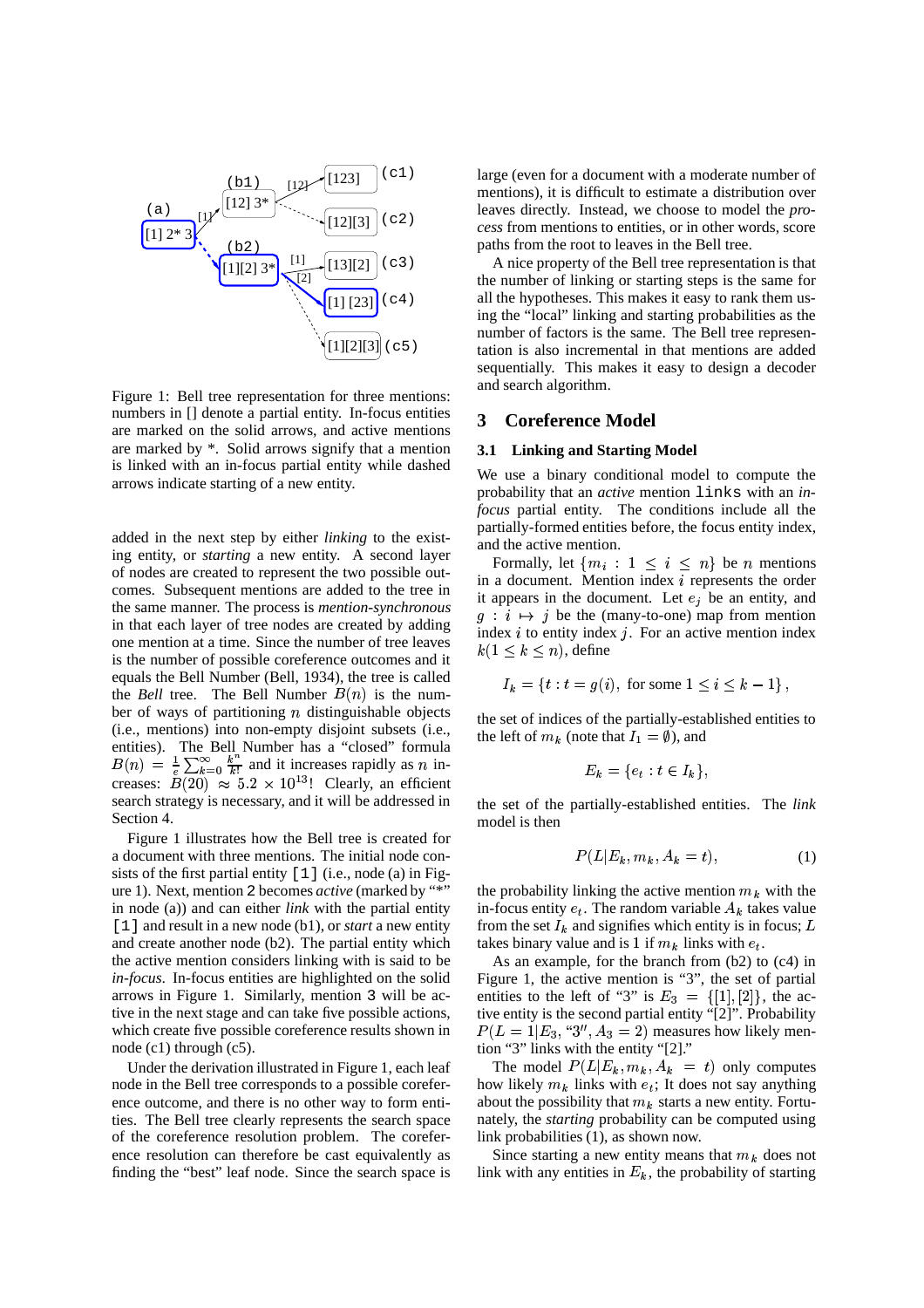a new entity,  $P(L = 0|E_k, m_k)$ , can be computed as

STUDIES AND RESIDENCE AND RESIDENCE AND RESIDENCE AND RESIDENCE AND RESIDENCE AND RESIDENCE AND RESIDENCE AND

$$
P(L = 0|E_k, m_k)
$$
\n
$$
= \sum_{t \in I_k} P(L = 0, A_k = t|E_k, m_k)
$$
\n
$$
= 1 - \sum_{t \in I_k} P(A_k = t|E_k, m_k)
$$
\n
$$
P(L = 1|E_k, m_k, A_k = t).
$$
\n(3)

(3) indicates that the probability of starting an entity can be computed using the linking probabilities  $P(L = 1 | E_k, m_k, A_k = t)$ , provid  $k, A_k = t$ , provided that the marginal  $P(A_t = t | E_k, m_k)$  is known. In the k) is known. In this paper,  $P(A_k =$  is a normal  $t|E_k, m_k$ ) is approximated  $_{k}$ ) is approximated as:

$$
P(A_k = t | E_k, m_k) = \begin{cases} 1 & \text{if } t = \arg \max_{i \in I_k} \\ P(L = 1 | E_k, m_k, A_k = i) & \text{if } T \\ 0 & \text{otherwise} \end{cases}
$$
\n(4)

With the approximation (4), the starting probability (3) is

$$
P(L = 0|E_k, m_k)
$$
  
=1 - max<sub>t\in I\_k</sub>  $P(L = 1|E_k, m_k, A_k = t)$ . (5)

The linking model (1) and approximated starting model (5) can be used to score paths in the Bell tree. For example, the score for the path  $(a)-(b2)-(c4)$  in Figure 1 is the product of the start probability from (a) to (b2) and the linking probability from (b2) to (c4).

Since (5) is an approximation, not true probability, a constant  $\alpha$  is introduced to balance the linking probability and starting probability and the starting probability becomes:

$$
P_{\alpha}(L=0|E_k, m_k) = \alpha P(L=0|E_k, m_k).
$$
 (6)

If  $\alpha$  < 1, it penalizes creating new entities; Therefore,  $\alpha$  is called *start penalty*. The start penalty  $\alpha$  can be used to balance entity miss and false alarm.

# **3.2 Model Training and Features**

The model  $P(L|E_k, m_k, A_k = t)$  depends on all partial entities  $E_k$ , which can be very expensive. After making some modeling assumptions, we can approximate it as:

$$
P(L = 1 | E_k, m_k, A_k = t)
$$
\n<sup>(7)</sup>

$$
\approx P(L=1|e_t, m_k) \tag{8}
$$

$$
\approx \max_{m \in e_t} P(L = 1 | m, m_k). \tag{9}
$$

From (7) to (8), entities other than the one in focus,  $e_t$ , are assumed to have no influence on the decision of linking  $m_k$  with  $e_t$ . (9) further assumes that the entity-mention score can be obtained by the maximum mention pair score. The model (9) is very similar to

the model in (Morton, 2000; Soon et al., 2001; Ng and Cardie, 2002) while (8) has more conditions.

We use maximum entropy model (Berger et al., 1996) for both the mention-pair model (9) and the entity-mention model (8):

$$
P(L|m_i, m_k) = \frac{e^{\left(\sum_k \lambda_k g_k(m_i, m_k, L)\right)}}{Z(m_i, m_k)},\qquad(10)
$$

$$
P(L|e_t, m_k) = \frac{e^{\left(\sum_k \lambda_k g_k(e_t, m_k, L)\right)}}{Z(e_t, m_k)},\tag{11}
$$

where  $g_k(\cdot, \cdot, L)$  is a feature and  $\lambda_k$  is its weight;  $Z(\cdot, \cdot)$ is a normalizing factor to ensure that (10) or (11) is a probability. Effective training algorithm exists (Berger et al., 1996) once the set of features  $\{g_k(\cdot, \cdot, L)\}\)$  is selected.

 $m_k$ ,  $A_k = i$ ) The basic features used in the models are tabulated in Table 1.

> Features in the lexical category are applicable to non-pronominal mentions only. Distance features characterize how far the two mentions are, either by the number of tokens, by the number of sentences, or by the number of mentions in-between. Syntactic features are derived from parse trees output from a maximum entropy parser (Ratnaparkhi, 1997). The "Count" feature calculates how many times a mention string is seen. For pronominal mentions, attributes such as gender, number, possessiveness and reflexiveness are also used. Apart from basic features in Table 1, composite features can be generated by taking conjunction of basic features. For example, a distance feature together with reflexiveness of a pronoun mention can help to capture that the antecedent of a reflexive pronoun is often closer than that of a non-reflexive pronoun.

The same set of basic features in Table 1 is used in the entity-mention model, but feature definitions are slightly different. Lexical features, including the acronym features, and the apposition feature are computed by testing any mention in the entity  $e_t$  against the active mention  $m_k$ . Editing distance for  $(e_t, m_k)$  is de- $_{k}$ ) is defined as the minimum distance over any non-pronoun mentions and the active mention. Distance features are computed by taking minimum between mentions in the entity and the active mention.

In the ACE data, mentions are annotated with three levels: NAME, NOMINAL and PRONOUN. For each ACE entity, a canonical mention is defined as the longest NAME mention if available; or if the entity does not have a NAME mention, the most recent NOM-INAL mention; if there is no NAME and NOMINAL mention, the most recent pronoun mention. In the entity-mention model, "ncd","spell" and "count" features are computed over the canonical mention of the in-focus entity and the active mention. Conjunction features are used in the entity-mention model too.

The mention-pair model is appealing for its simplicity: features are easy to compute over a pair of men-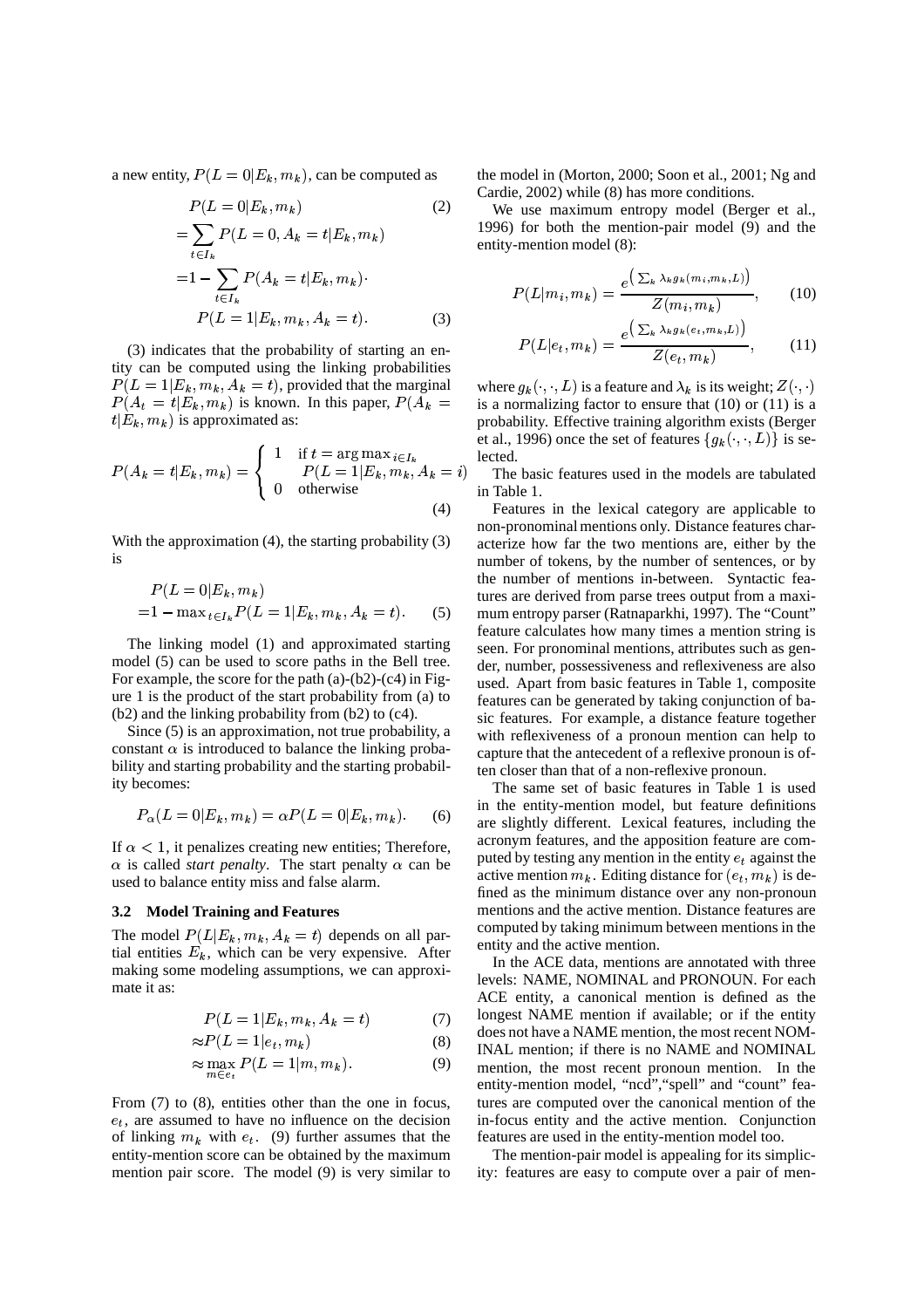| Category | Features    | Remark                                                                             |  |  |  |
|----------|-------------|------------------------------------------------------------------------------------|--|--|--|
| Lexical  | exact strm  | 1 if two mentions have the same spelling; 0 otherwise                              |  |  |  |
|          | left subsm  | 1 if one mention is a left substring of the other; 0 otherwise                     |  |  |  |
|          | right subsm | 1 if one mention is a right substring of the other; 0 otherwise                    |  |  |  |
|          | acronym     | 1 if one mention is an acronym of the other; 0 otherwise                           |  |  |  |
|          | edit dist   | quantized editing distance between two mention strings                             |  |  |  |
|          | spell       | pair of actual mention strings                                                     |  |  |  |
|          | ncd         | number of different capitalized words in two mentions                              |  |  |  |
| Distance | token dist  | how many tokens two mentions are apart (quantized)                                 |  |  |  |
|          | sent dist   | how many sentences two mentions are apart (quantized)                              |  |  |  |
|          | gap_dist    | how many mentions in between the two mentions in question (quantized)              |  |  |  |
| Syntax   | POS_pair    | POS-pair of two mention heads                                                      |  |  |  |
|          | apposition  | 1 if two mentions are appositive; 0 otherwise                                      |  |  |  |
| Count    | count       | pair of (quantized) numbers, each counting how many times a mention string is seen |  |  |  |
| Pronoun  | gender      | pair of attributes of {female, male, neutral, unknown }                            |  |  |  |
|          | number      | pair of attributes of {singular, plural, unknown}                                  |  |  |  |
|          | possessive  | 1 if a pronoun is possessive; 0 otherwise                                          |  |  |  |
|          | reflexive   | 1 if a pronoun is reflexive; 0 otherwise                                           |  |  |  |

Table 1: Basic features used in the maximum entropy model.

tions; its drawback is that information outside the mention pair is ignored. Suppose a document has three mentions "Mr. Clinton", "Clinton" and "she", appearing in that order. When considering the mention pair "Clinton" and "she", the model may tend to link them because of their proximity; But this mistake can be easily avoided if "Mr. Clinton" and "Clinton" have been put into the same entity and the model knows "Mr. Clinton" referring to a male while "she" is female. Since gender and number information is propagated at the entity level, the entity-mention model is able to check the gender consistency when considering the active mention "she".

#### **3.3 Discussion**

There is an in-focus entity in the condition of the linking model (1) while the starting model (2) conditions on all left entities. The disparity is intentional as the *starting* action is influenced by all established entities on the left.

(4) is not the only way  $P(A_k = t | E_k, m_k)$  can be **Alge**  $_{k}$ ) can be approximated. For example, one could use a uniform distribution over  $I_k$ . We experimented several schemes of approximation, including a uniform distribution, and (4) worked the best and is adopted here. One may consider training  $P(A_k = t | E_k, m_k)$  directly and use  $_{k}$ ) directly and use it to score paths in the Bell tree. The problem is that 1) the size of  $I_k$  from which  $A_k$  takes value is variable; 2) the start action depends on all entities in  $E_k$ , which makes it difficult to train  $P(A_k = t | E_k, m_k)$  directly.  $_{k}$ ) directly.

### **4 Search Issues**

As shown in Section 2, the search space of the coreference problem can be represented by the Bell tree. Thus, the search problem reduces to creating the Bell tree while keeping track of path scores and picking the top-N best paths. This is exactly what is described in Algorithm 1.

In Algorithm 1,  $H$  contains all the hypotheses, or paths from the root to the current layer of nodes. Variable  $S(E)$  stores the cumulative score for a coreference result E. At line 1, H is initialized with a single entity consisting of mention  $m_1$ , which corresponds to the root node of the Bell tree in Figure 1. Line 2 to 15 loops over the remaining mentions ( $m_2$  to  $m_n$ ), and for each mention  $m_k$ , the algorithm extends each result E in  $H$  (or a path in the Bell tree) by either linking  $m_k$ with an existing entity  $e_i$  (line 5 to 10), or starting an entity  $[m_k]$  (line 11 to 14). The loop from line 2 to 12 corresponds to creating a new layer of nodes for the active mention  $m_k$  in the Bell tree.  $p_m$  in line 4 and  $\delta$  in line 6 and 11 have to do with pruning, which will be discussed shortly. The last line returns top  $N$  results, where  $E_{(r)}$  denotes the  $r^{th}$  result ranked by  $S(\cdot)$ :

$$
S(E_{(1)}) \ge S(E_{(2)}) \ge \cdots \ge S(E_{(N)}).
$$

**Algorithm 1** Search Algorithm **Input**: mentions  $M = \{m_i:1,\ldots,n\};\;N$ **Output**: top  $N$  entity results 1: Initialize:  $\mathcal{H} := \{E_1 := \{|m_1|\}\}\; ; \; S(E_1) = 1$ 2:**for**  $k = 2$  **to**  $n$ 3: **foreach** node  $E \in \mathcal{H}$ 4: compute  $p_m$ . 5: **for each**  $i \in I_k$ 6: **if** (  $P(L = 1 | E, m_k, A = i) > \delta p_m$ ) { 8: Extend E to  $E'_i$  by linking  $m_k$  with  $e_i$ 9:  $S(E_i') := S(E) \cdot P(L = 1 | E, m_k, A = i)$ Gdy 16 (1991) and 1992 and 1993 and 1993 and 1994 and 1994 and 1994 and 1994 and  $10:$ 11: **if**( $P_{\alpha}$  ( $L = 0 | E, m_k$ )  $> \delta p_m$ ) { 12: Extend E to E' by starting  $[m_k]$ . 13:  $S(E') := S(E) \cdot P_{\alpha}(L=0|E,m_k)$ the New York Control of the Con-14: } 15:  $\mathcal{H} := \{E'\} \cup \{E'_i : i \in I_k\}.$ 16: **return**  $\{E_{(1)}, E_{(2)}, \cdots, E_{(N)}\}$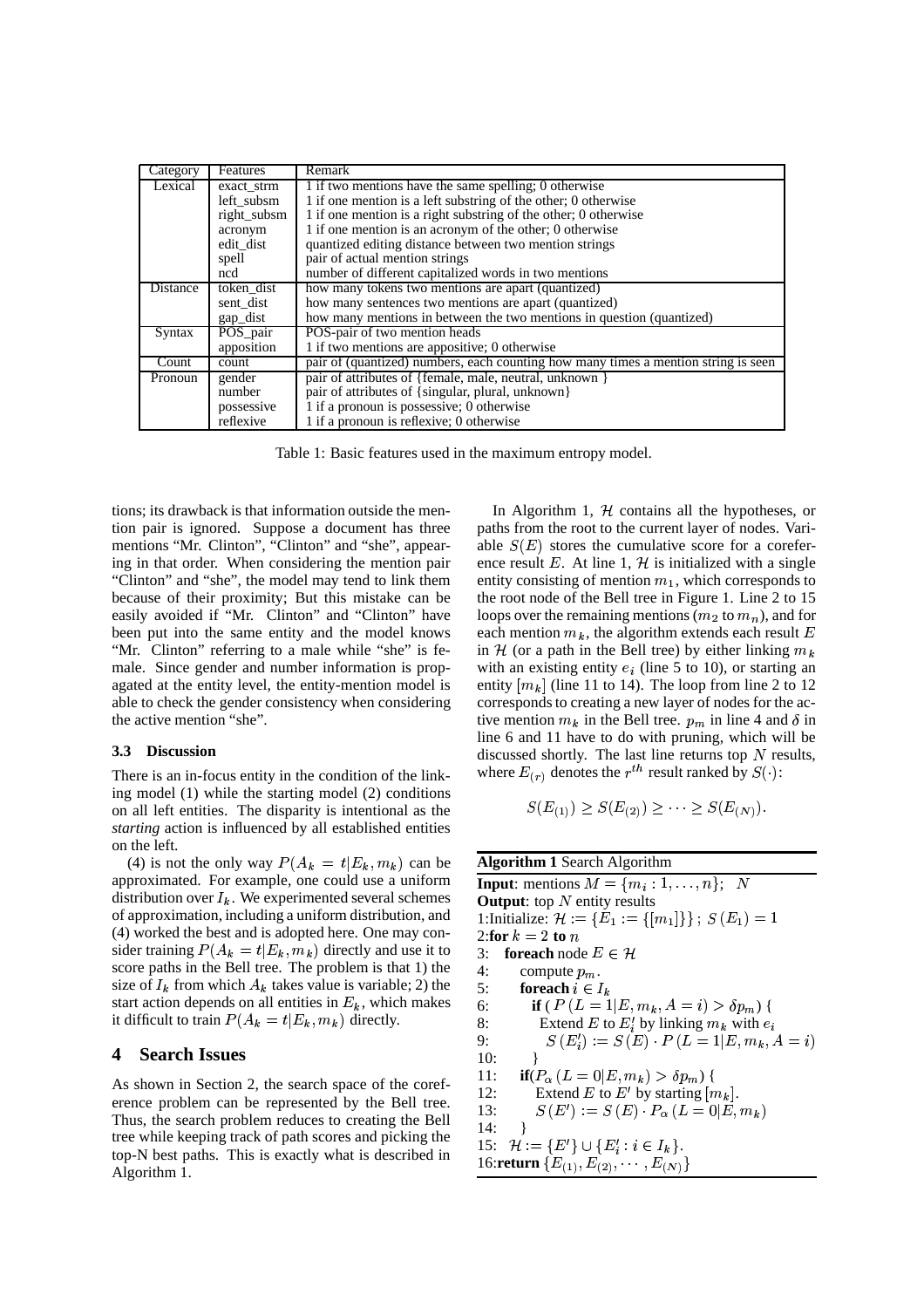The complexity of the search Algorithm 1 is the total number of nodes in the Bell tree, which is  $\sum_{k=1}^{n} B(k)$ , ties so t where  $B(k)$  is the Bell Number. Since the Bell number increases rapidly as a function of the number of mentions, pruning is necessary. We prune the search space in the following places:

 Local pruning: any children with a score below a fixed factor  $\delta$  of the maximum score are pruned. This is done at line 6 and 11 in Algorithm 1. The operation in line 4 is:

$$
p_m := \max\{P_{\alpha}(L=0|E, m_k)\} \cup \{P(L=1|E, m_k, A=i) : i \in I_k\}.
$$

Block 8-9 is carried out only if  $P(L =$  $1|E, m_k, A = i\rangle > \delta p_m$  $(k, A = i) > \delta p_m$  and block 12-13 is carried out only if  $P_\alpha(L=0|E,m_k) > \delta p_m$ .

- Global pruning: similar to local pruning except that this is done using the cumulative score  $S(E)$ . Pruning based on the global scores is carried out at line 15 of Algorithm 1.
- Limit hypotheses: we set a limit on the maximum number of live paths. This is useful when a document contains many mentions, in which case excessive number of paths may survive local and global pruning.
- Whenever available, we check the compatibility of entity types between the in-focus entity and the active mention. A hypothesis with incompatible entity types is discarded. In the ACE annotation, every mention has an entity type. Therefore we can eliminate hypotheses with two mentions of different types.

# **5 Experiments**

#### **5.1 Performance Metrics**

The official performance metric for the ACE task is ACE-value. ACE-value is computed by first calculating the weighted cost of entity insertions, deletions and substitutions; The cost is then normalized against the cost of a nominal coreference system which outputs no entities; The ACE-value is obtained by subtracting the normalized cost from 1. Weights are designed to emphasize NAME entities, while PRONOUN entities (i.e., an entity consisting of only pronominal mentions) carry very low weights. A perfect coreference system will get a  $100\%$  ACE-value while a system outputs no entities will get a ACE-value. Thus, the ACE-value can be interpreted as percentage of value a system has, relative to the perfect system.

Since the ACE-value is an entity-level metric and is weighted heavily toward NAME entities, we also measure our system's performance by an entity-constrained mention F-measure (henceforth "ECM-F"). The metric

first aligns the system entities with the reference entities so that the number of common mentions is maximized. Each system entity is constrained to align with at most one reference entity, and vice versa. For example, suppose that a reference document contains three entities:  $\{[m_1], [m_2, m_3], [m_4]\}$  while a system outputs four entities:  $\{[m_1, m_2], [m_3], [m_5], [m_6]\},\$  then the best alignment (from reference to system) would be  $[m_1] \Leftrightarrow [m_1, m_2], [m_2, m_3] \Leftrightarrow [m_3]$  and other entities are not aligned. The number of common mentions of the best alignment is 2 (i.e.,  $m_1$  and  $m_3$ ), which leads to a mention recall  $\frac{2}{4}$  and precision  $\frac{2}{5}$ . The ECM-F measures the percentage of mentions that are in the "right" entities.

For tests on the MUC data, we report both F-measure using the official MUC score (Vilain et al., 1995) and ECM-F. The MUC score counts the common *links* between the reference and the system output.

### **5.2 Results on the ACE data**

The system is first developed and tested using the ACE data. The ACE coreference system is trained with 416 documents (about  $190K$  words) of ACE 2002 training data. A separate 90 documents ( $50K$  words) is used as the development-test (Devtest) set. In 2002, NIST released two test sets in February (Feb02) and September (Sep02), respectively. Statistics of the three test sets is summarized in Table 2. We will report coreference results on the true mentions of the three test sets.

| TestSet           | $#$ -docs | #-words | #-mentions | #-entities |
|-------------------|-----------|---------|------------|------------|
| Devtest           | 90        | 50426   | 7470       | 2891       |
| Feb <sub>02</sub> | 97        | 52677   | 7665       | 3104       |
| Sep02             | 186       | 69649   | 10577      | 4355       |

Table 2: Statistics of three test sets.

For the mention-pair model, training events are generated for all compatible mention-pairs, which results in about  $909K$  events, about  $150K$  of which are positive examples. The full mention-pair model uses about  $171K$  features; Most are conjunction features. For the entity-mention model, events are generated by walking through the Bell tree. Only events on the true path (i.e., positive examples) and branches emitting from a node on the true path to a node not on the true path (i.e., negative examples) are generated. For example, in Figure 1, suppose that the path  $(a)-(b2)-(c4)$  is the truth, then positive training examples are *starting* event from (a) to (b2) and *linking* event from (b2) to (c4); While the negative examples are *linking* events from (a) to (b1), (b2) to (c3), and the *starting* event from (b2) to (c5). This scheme generates about  $322K$  events, out of which about  $18K$  are positive training examples. The full entity-mention model has about  $8.4K$  features, due to less number of conjunction features and training examples.

Coreference results on the *true* mentions of the De-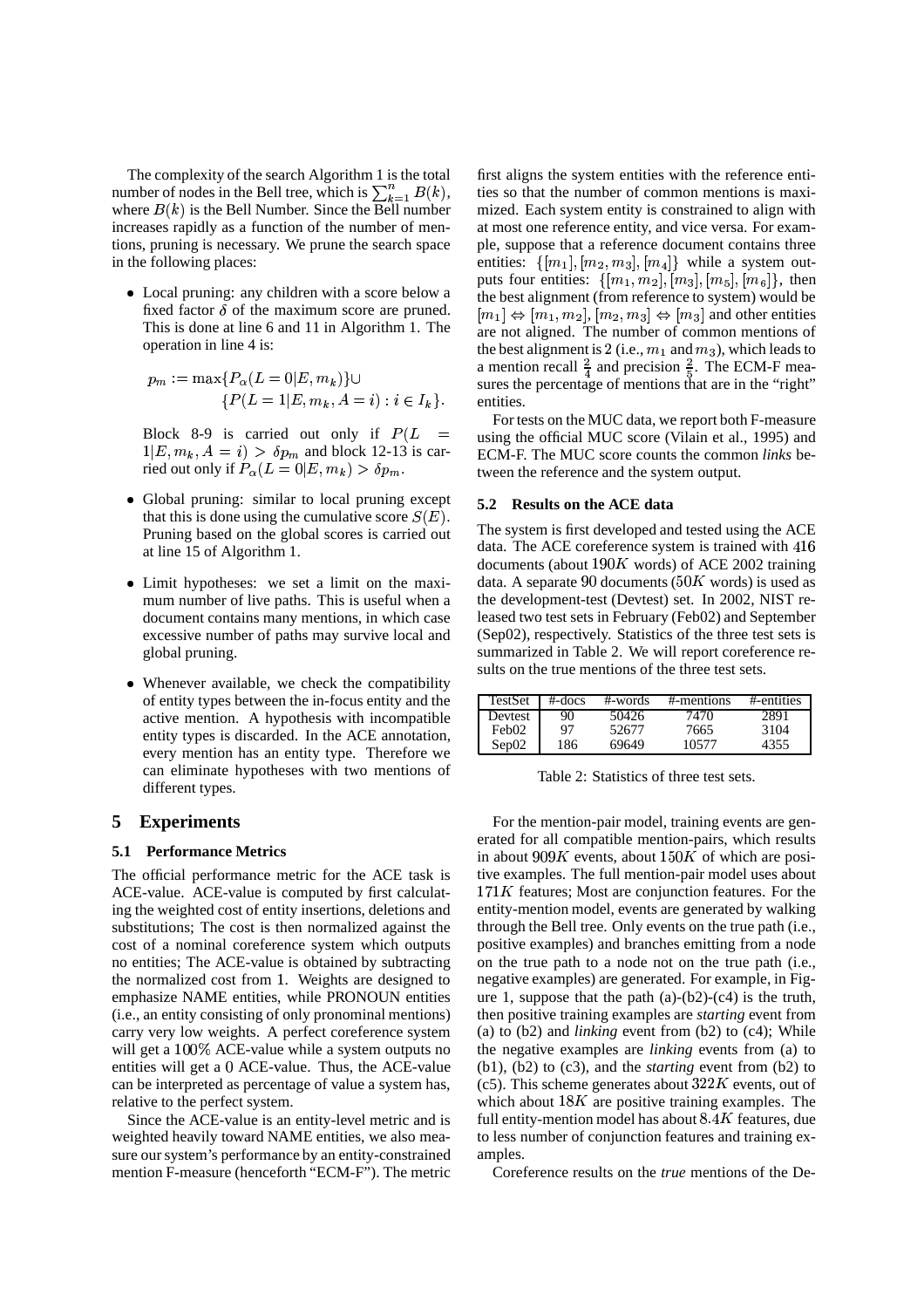vtest, Feb02, and Sep02 test sets are tabulated in Table 3. These numbers are obtained with a fixed search beam 20 and pruning threshold  $\delta = 0.001$  (widening the search beam or using a smaller pruning threshold did not change results significantly).

The mention-pair model in most cases performs better than the mention-entity model by both ACE-value and ECM-F measure although none of the differences is statistically significant (pair-wise t-test) at p-value 0.05. Note that, however, the mention-pair model uses 20 times more features than the entity-pair model. We also observed that, because the score between the infocus entity and the active mention is computed by (9) in the mention-pair model, the mention-pair sometimes mistakenly places a male pronoun and female pronoun into the same entity, while the same mistake is avoided in the entity-mention model. Using the canonical mentions when computing some features (e.g., "spell") in the entity-mention model is probably not optimal and it is an area that needs further research.

When the same mention-pair model is used to score the ACE 2003 evaluation data, an ACE-value  $73.4\%$  is  $\qquad \qquad$  Mode obtained on the *system*<sup>1</sup> mentions. After retrained with Chinese and Arabic data (much less training data than English), the system got  $58.8\%$  and  $54.5\%$  ACE-value on the *system* mentions of ACE 2003 evaluation data for Chinese and Arabic, respectively. The results for all three languages are among the top-tier submission systems. Details of the mention detection and coreference system can be found in (Florian et al., 2004).

Since the mention-pair model is better, subsequent analyses are done with the mention pair model only.

#### **5.2.1 Feature Impact**

To see how each category of features affects the performance, we start with the aforementioned mentionpair model, incrementally remove each feature category, retrain the system and test it on the Devtest set. The result is summarized in Table 4. The last column lists the number of features. The second row is the full mention-pair model, the third through seventh row correspond to models by removing the syntactic features (i.e., POS tags and apposition features), count features, distance features, mention type and level information, and pair of mention-spelling features. If a basic feature is removed, conjunction features using that basic feature are also removed. It is striking that the smallest system consisting of only 39 features (string and substring match, acronym, edit distance and number of different capitalized words) can get as much as  $86.0\%$ ACE-value. Table 4 shows clearly that these lexical features and the distance features are the most important. Sometimes the ACE-value increases after removing a set of features, but the ECM-F measure tracks nicely the trend that the more features there are, the better the performance is. This is because the ACE-value



Figure 2: Performance vs. log start penalty

is a weighted metric. A small fluctuation of NAME entities will impact the ACE-value more than many NOMINAL or PRONOUN entities.

| Model       | $ACE-val%$ | $ECM-F(%)$        | #-features |
|-------------|------------|-------------------|------------|
| Full        | 89.8       | $73.20 (\pm 2.9)$ | 171K       |
| -syntax     | 89.0       | 72.6 $(\pm 2.5)$  | 71 K       |
| -count      | 89.4       | 72.0 $(\pm 3.3)$  | 70K        |
| -dist       | 86.7       | $*66.2 (\pm 3.9)$ | 24K        |
| -type/level | 86.8       | 65.7 $(\pm 2.2)$  | 5.4K       |
| -spell      | 86.0       | 64.4 $(\pm 1.9)$  | 39         |

Table 4: Impact of feature categories. Numbers after  $\pm$ are the standard deviations. \* indicates that the result is significantly (pair-wise t-test) different from the line above at  $p = 0.05$ .

# **5.2.2 Effect of Start Penalty**

As discussed in Section 3.1, the start penalty  $\alpha$  can be used to balance the entity miss and false alarm. To see this effect, we decode the Devtest set by varying the start penalty and the result is depicted in Figure 2. The ACE-value and ECM-F track each other fairly well. Both achieve the optimal when  $\log \alpha \approx -0.8$ .

#### **5.3 Experiments on the MUC data**

 $^{01}_{01}$  map the MUC data into the ACE style. The original To see how the proposed algorithm works on the MUC data, we test our algorithm on the MUC6 data. To minimize the change to the coreference system, we first MUC coreference data does not have entity types (i.e., "ORGANIZATION", "LOCATION" etc), required in the ACE style. Part of entity types can be recovered from the corresponding named-entity annotations. The recovered named-entity label is propagated to all mentions belonging to the same entity. There are 504 out of 2072 mentions of the MUC6 formal test set and 695 out of 2141 mentions of the MUC6 dry-run test set that cannot be assigned labels by this procedure. A

<sup>&</sup>lt;sup>1</sup>System mentions are output from a mention detection system.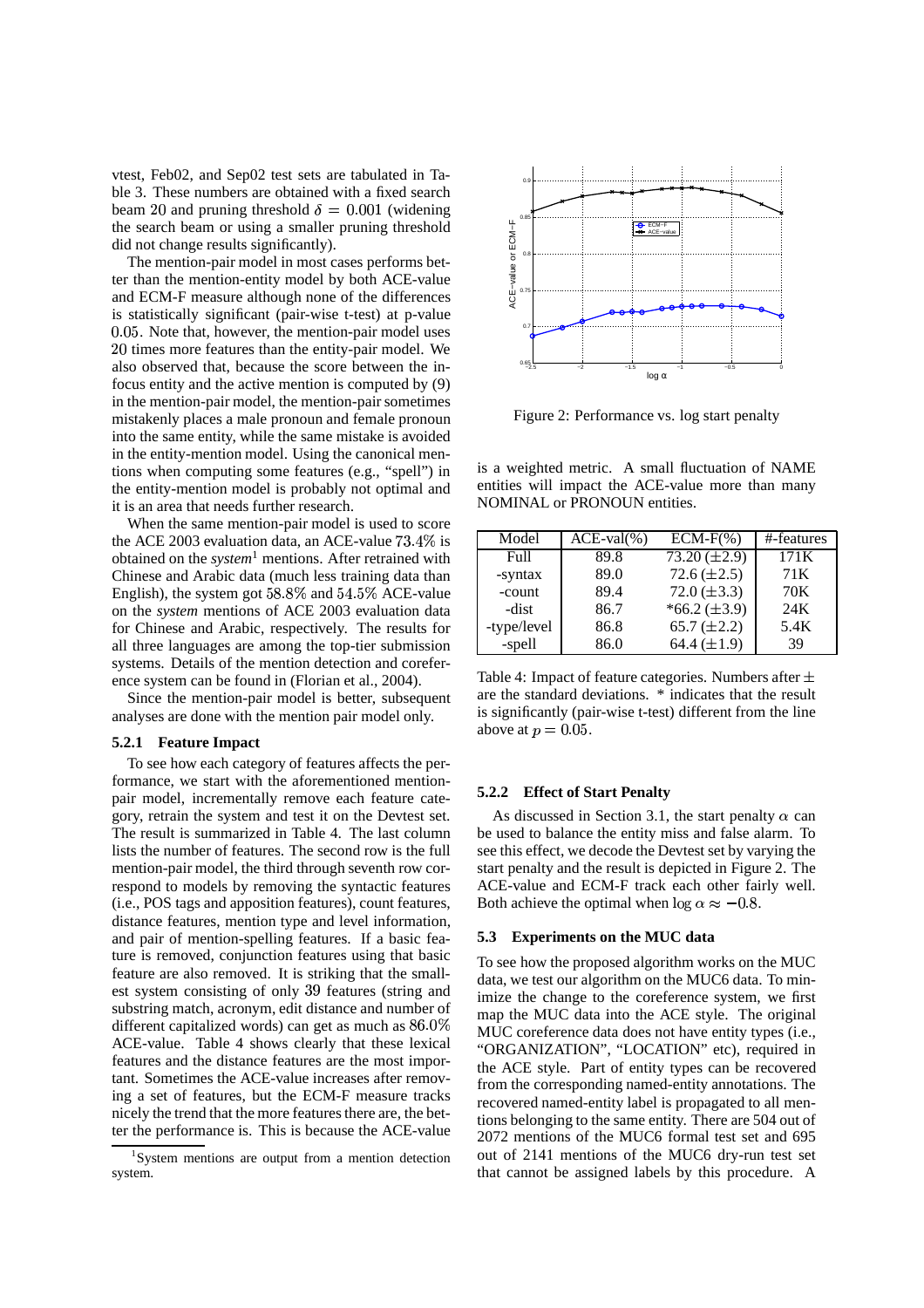|       | Devtest       |                    | Feb <sub>02</sub> |                  | Sep02      |                    |
|-------|---------------|--------------------|-------------------|------------------|------------|--------------------|
| Model | $ACE-val(% )$ | $ECM-F(% )$        | $ACE-value(% )$   | $ECM-F(%)$       | $ACE-val%$ | $ECM-F(%)$         |
| MP    | 89.8          | $73.2 (\pm 2.9)$   | 90.0              | 73.1 $(\pm 4.0)$ | 88.0       | 73.1 $(\pm 6.8)$   |
| EM    | 89.9          | $71.7 \ (\pm 2.4)$ | 88.2              | $70.8 (\pm 3.9)$ | 87.6       | $72.4 \ (\pm 6.2)$ |

Table 3: Coreference results on true mentions: MP – mention-pair model; EM – entity-mention model; ACE-val: ACE-value; ECM-F: Entity-constrained Mention F-measure. MP uses  $171K$  features while EM uses only  $8.4K$ features. None of the ECM-F differences between MP and EM is statistically significant at  $p = 0.05$ .

generic type "UNKNOWN" is assigned to these mentions. Mentions that can be found in the named-entity annotation are assumed to have the ACE mention level "NAME"; All other mentions other than English pronouns are assigned the level "NOMINAL."

After the MUC data is mapped into the ACE-style, the same set of feature templates is used to train a coreference system. Two coreference systems are trained on the MUC6 data: one trained with 30 dry-run test documents (henceforth "MUC6-small"); the other trained with 191 "dryrun-train" documents that have both coreference and named-entity annotations (henceforth "MUC6-big") in the latest LDC release.

To use the official MUC scorer, we convert the output of the ACE-style coreference system back into the MUC format. Since MUC does not require entity label and level, the conversion from ACE to MUC is "lossless."

Table 5 tabulates the test results on the *true* mentions of the MUC6 formal test set. The numbers in the table represent the optimal operating point determined by ECM-F. The MUC scorer cannot be used since it inherently favors systems that output fewer number of entities (e.g., putting all mentions of the MUC6 formal test set into one entity will yield a  $100\%$  recall and  $78.9\%$  to use grapl precision of links, which gives an  $88.2\%$  F-measure). The MUC6-small system compares favorably with the similar experiment in Harabagiu et al. (2001) in which an 81.9% F-measure is reported. When measured by the ECM-F measure, the MUC6-small system has the same level of performance as the ACE system, while the MUC6-big system performs better than the ACE system. The results show that the algorithm works well on the MUC6 data despite some information is lost in the conversion from the MUC format to the ACE format.

| System     | MUC F-measure | ECM-F |
|------------|---------------|-------|
| MUC6-small | 83.9%         | 72.1% |
| MUC6-big   | 85.7%         | 76.8% |

Table 5: Results on the MUC6 formal test set.

### **6 Related Work**

There exists a large body of literature on the topic of coreference resolution. We will compare this study

with some relevant work using machine learning or statistical methods only.

Soon et al. (2001) uses a decision tree model for coreference resolution on the MUC6 and MUC7 data. Leaves of the decision tree are labeled with "link" or "not-link" in training. At test time, the system checks a mention against all its preceding mentions, and the first one labeled with "link" is picked as the antecedent. Their work is later enhanced by (Ng and Cardie, 2002) in several aspects: first, the decision tree returns scores instead of a hard-decision of "link" or "not-link" so that Ng and Cardie (2002) is able to pick the "best" candidate on the left, as opposed the first in (Soon et al., 2001); Second, Ng and Cardie (2002) expands the feature sets of (Soon et al., 2001). The model in (Yang et al., 2003) expands the conditioning scope by including a competing candidate. Neither (Soon et al., 2001) nor (Ng and Cardie, 2002) searches for the global optimal entity in that they make locally independent decisions during search. In contrast, our decoder always searches for the best result ranked by the cumulative score (subject to pruning), and subsequent decisions depend on earlier ones.

Recently, McCallum and Wellner (2003) proposed to use graphical models for computing probabilities of entities. The model is appealing in that it can potentially overcome the limitation of mention-pair model in which dependency among mentions other than the two in question is ignored. However, models in (McCallum and Wellner, 2003) compute directly the probability of an entity configuration conditioned on mentions, and it is not clear how the models can be factored to do the incremental search, as it is impractical to enumerate all possible entities even for documents with a moderate number of mentions. The Bell tree representation proposed in this paper, however, provides us with a naturally incremental framework for coreference resolution.

Maximum entropy method has been used in coreference resolution before. For example, Kehler (1997) uses a mention-pair maximum entropy model, and two methods are proposed to compute entity scores based on the mention-pair model: 1) a distribution over entity space is deduced; 2) the most recent mention of an entity, together with the candidate mention, is used to compute the entity-mention score. In contrast, in our mention pair model, an entity-mention pair is scored by taking the maximum score among possible mention